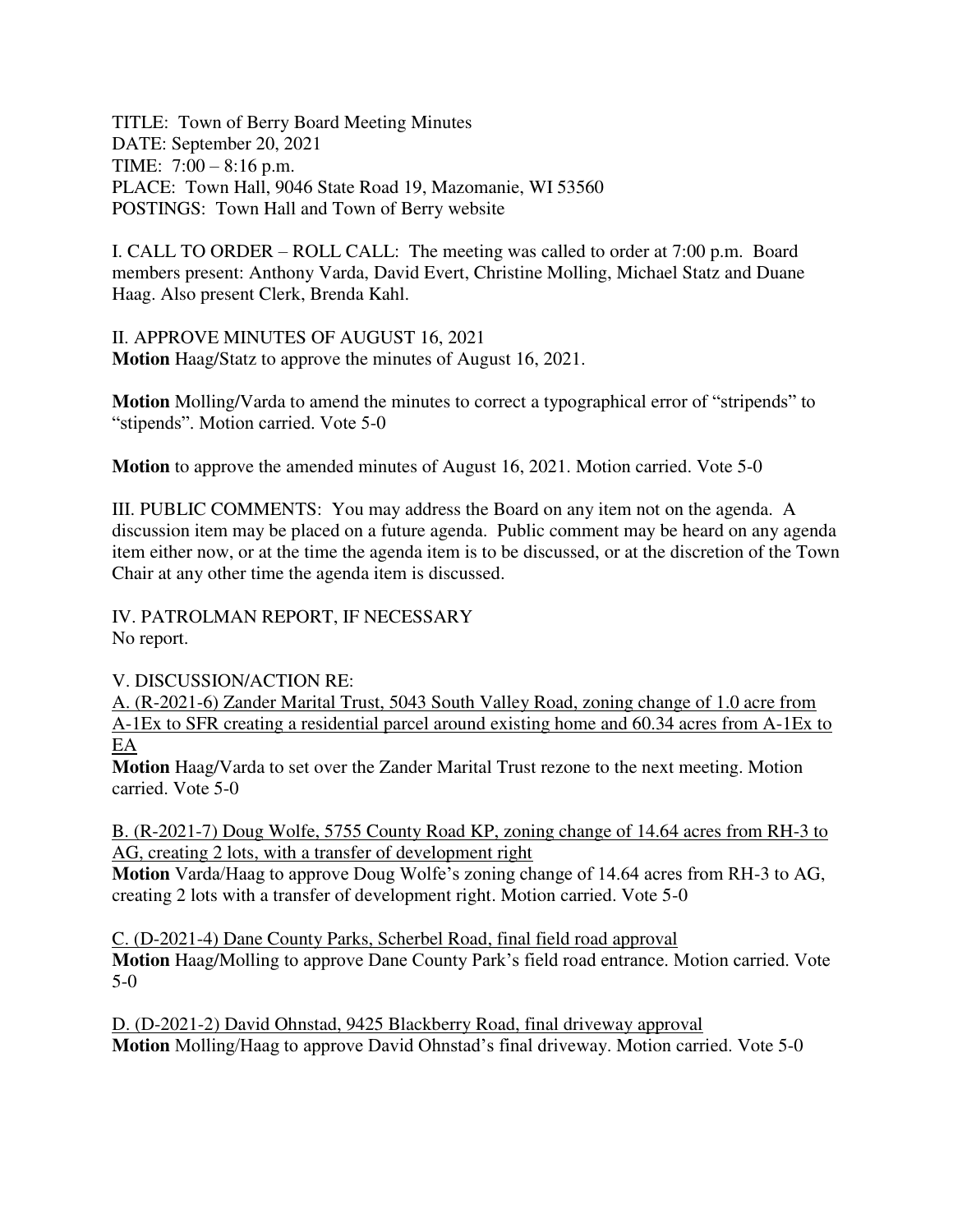E. (D-2021-10) Ann Hanson & David Ward, Breezeway Drive, driveway permit application **Motion** Varda/Haag to approve Ann Hanson & David Ward's driveway permit application. Motion carried. Vote 5-0

F. (D-2021-11) Geoffrey & Stacey Eslinger, Enchanted Valley Road, driveway permit application

**Motion** Varda/Haag to approve Geoffrey & Stacey Eslinger's driveway permit application. Motion carried. Vote 5-0

VI. DISCUSSION/ACTION RE: WHIPPOORWILL ROAD CUL-DE-SAC AND COST **SHARING Motion** Varda/Haag to set over to the next meeting. Motion carried. Vote 5-0

VII. DISCUSSION/ACTION RE: RESOLUTION TO DANE COUNTY PUBLIC HEALTH RE EMERGENCY ORDER **Motion** Evert/Haag to approve the Resolution to Dane County Public Health.

**Motion** Varda/ to amend the Berry resolution to delete the second paragraph. Motion failed for lack of a second

**Motion** Varda/Haag to amend the resolution to revise the second paragraph to read as "Now, Therefore, be it Resolved that the Town of Berry Board will not follow any current or future orders by the Director of Public Health Madison Dane County that does not fall under the statutory authority given to the agency and demand full transparency to the decision making process, including honoring public records request pertaining to. Motion carried. Vote 4-1. In favor: Haag, Statz, Varda and Evert. Opposed: Molling

**Motion** to approve the Resolution to Dane County Public Health as amended. Motion carried. Vote 4-1. In favor: Haag, Statz, Varda and Evert. Opposed: Molling

VIII. DISCUSSION/ACTION RE: REFUNDING PERMIT DEPOSIT FOR FRIENDS OF BLUE MOUNDS STATE PARK

**Motion** Molling/Varda to approve refunding the permit deposit for Friends of Blue Mounds State Park.

**Motion** Varda/Haag to amend the motion to refund the permit deposit and to include a letter with the complaint that we heard from a respective town that this was a race and putting them on notice that it is not acceptable and we will be considering raising the deposit and forfeiting refunding the deposit in the future if such situations continue. Motion carried. Vote 5-0

**Motion** to approve refunding the permit deposit for Fiends of Blue Mounds State park and to include a letter with the complaint that we heard from a respective town that this was a race and putting them on notice that it is not acceptable and we will be considering raising the deposit and forfeiting refunding the deposit in the future if such situations continue. Motion carried. Vote 5-0